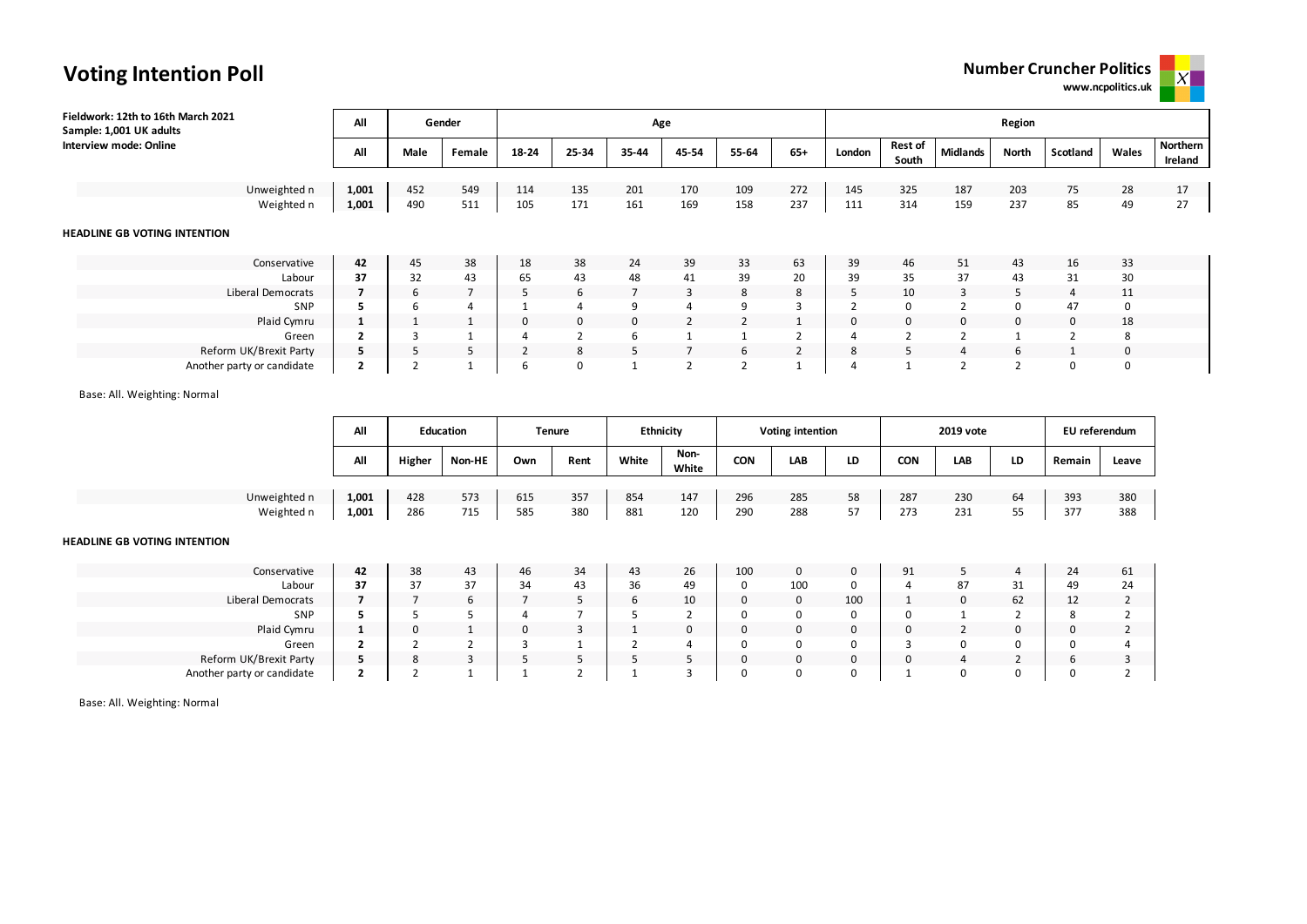# **Voting Intention Poll**

| <b>Number Cruncher Politics</b> |  |
|---------------------------------|--|

**www.ncpolitics.uk**

 $\mathsf{X}^-$ 

| Fieldwork: 12th to 16th March 2021<br>Sample: 1,001 UK adults                                                              | All            |                | Gender         |                |       | Age            |       |                |                | Region   |                         |                 |                |                |       |                     |  |  |
|----------------------------------------------------------------------------------------------------------------------------|----------------|----------------|----------------|----------------|-------|----------------|-------|----------------|----------------|----------|-------------------------|-----------------|----------------|----------------|-------|---------------------|--|--|
| Interview mode: Online                                                                                                     | All            | Male           | Female         | 18-24          | 25-34 | 35-44          | 45-54 | 55-64          | $65+$          | London   | <b>Rest of</b><br>South | <b>Midlands</b> | North          | Scotland       | Wales | Northern<br>Ireland |  |  |
|                                                                                                                            |                |                |                |                |       |                |       |                |                |          |                         |                 |                |                |       |                     |  |  |
| Unweighted n                                                                                                               | 1,001          | 452            | 549            | 114            | 135   | 201            | 170   | 109            | 272            | 145      | 325                     | 187             | 203            | 75             | 28    | 17                  |  |  |
| Weighted n                                                                                                                 | 1,001          | 490            | 511            | 105            | 171   | 161            | 169   | 158            | 237            | 111      | 314                     | 159             | 237            | 85             | 49    | 27                  |  |  |
| If a new general election to the UK Parliament were<br>held tomorrow, how likely or unlikely is it that you<br>would vote? |                |                |                |                |       |                |       |                |                |          |                         |                 |                |                |       |                     |  |  |
| I am not eligible to vote in UK general elections                                                                          | 3              | $\overline{2}$ | 5              | 11             | 5     | 5              |       | $\overline{2}$ | 1              | 5        | 3                       |                 | 2              | 6              | 0     | 10                  |  |  |
| 0 - Very unlikely                                                                                                          | 6              | 5              | $\overline{7}$ | 8              | 10    |                |       | $\overline{4}$ | $\overline{2}$ |          | 6                       | 10              | 6              | 4              | 3     |                     |  |  |
|                                                                                                                            | $\overline{2}$ | $\overline{2}$ | $\overline{2}$ | 5              | 3     | $\overline{a}$ |       | $\overline{2}$ | 0              | $\Delta$ | $\overline{2}$          | 3               | 2              | 4              | 0     | 0                   |  |  |
|                                                                                                                            | $\overline{2}$ |                |                | 5              | 3     |                | 3     | $\mathbf{1}$   | $\mathbf 0$    |          |                         | -1              | $\overline{4}$ |                |       |                     |  |  |
| 3                                                                                                                          | $\overline{2}$ | $\overline{2}$ | $\overline{2}$ | $\overline{2}$ |       |                |       |                | $\mathbf 0$    | 6        |                         |                 | $\overline{2}$ |                |       | 0                   |  |  |
|                                                                                                                            |                |                | 3              | -              | 8     |                | З     |                |                |          |                         | 3               | 3              | 6              |       |                     |  |  |
| 5                                                                                                                          | 5              | 5              | 5              | 14             | 5     | 8              | 3     | 3              | 1              |          | 6                       | 6               | 6              | $\overline{2}$ | 3     | 0                   |  |  |
| 6                                                                                                                          | 2              |                | $\overline{2}$ | $\overline{4}$ |       |                |       | $\overline{2}$ | 0              |          | $\overline{2}$          |                 |                | 0              | 6     |                     |  |  |
|                                                                                                                            | 5              | 5              | 5              | 12             | 9     |                | 3     | 3              | $\mathbf{1}$   | 11       | 5                       |                 | $\overline{4}$ | $\overline{2}$ | 6     | 3                   |  |  |
| 8                                                                                                                          |                |                | 5              | 6              | 6     |                |       | 3              | 4              | 9        |                         |                 | 6              |                |       |                     |  |  |
| 9                                                                                                                          |                | 6              | $\overline{4}$ | 2              | 9     | 5              | 3     | $\overline{4}$ | 6              | 5        | 4                       |                 | 5              |                | 12    | b                   |  |  |

10 - Very likely **59** 59 59 24 33 53 64 75 83 41 62 59 59 63 71 77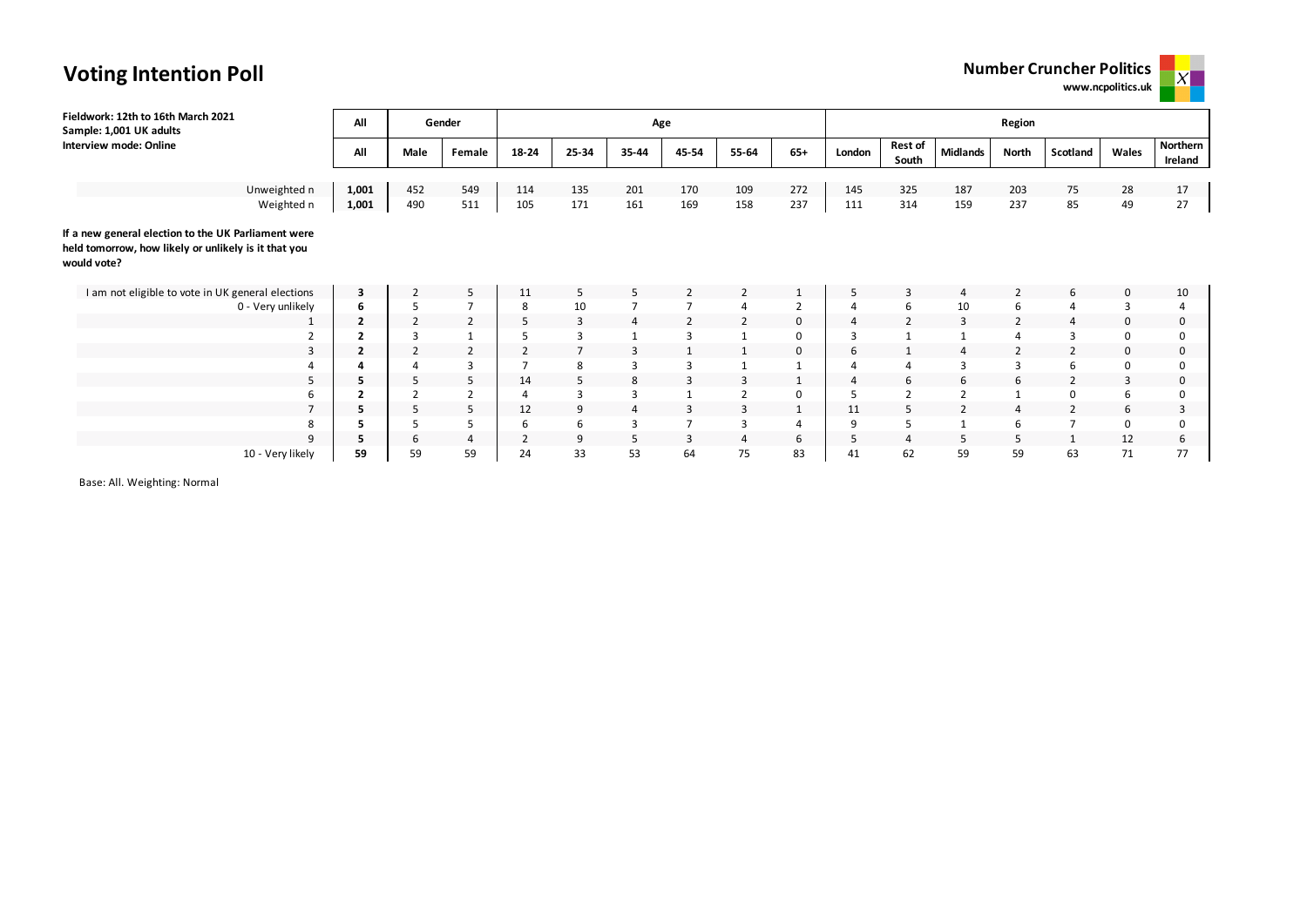

**Voting Intention Poll**

| Fieldwork: 12th to 16th March 2021<br>Sample: 1,001 UK adults                                                              | All            |                | Education      |                | <b>Tenure</b>  |                | <b>Ethnicity</b> |            | Voting intention |                |                | 2019 vote      |                | EU referendum  |              |
|----------------------------------------------------------------------------------------------------------------------------|----------------|----------------|----------------|----------------|----------------|----------------|------------------|------------|------------------|----------------|----------------|----------------|----------------|----------------|--------------|
| Interview mode: Online                                                                                                     | All            | Higher         | Non-HE         | Own            | Rent           | White          | Non-<br>White    | <b>CON</b> | LAB              | LD             | CON            | LAB            | LD             | Remain         | Leave        |
|                                                                                                                            |                |                |                |                |                |                |                  |            |                  |                |                |                |                |                |              |
| Unweighted n                                                                                                               | 1,001          | 428            | 573            | 615            | 357            | 854            | 147              | 296        | 285              | 58             | 287            | 230            | 64             | 393            | 380          |
| Weighted n                                                                                                                 | 1,001          | 286            | 715            | 585            | 380            | 881            | 120              | 290        | 288              | 57             | 273            | 231            | 55             | 377            | 388          |
| If a new general election to the UK Parliament were<br>held tomorrow, how likely or unlikely is it that you<br>would vote? |                |                |                |                |                |                |                  |            |                  |                |                |                |                |                |              |
| I am not eligible to vote in UK general elections                                                                          | $\mathbf{3}$   | 3              | 4              | 2              | 4              | 3              | 9                | 0          | $\mathbf 0$      | $\mathbf{1}$   | 0              | $\mathbf 0$    | 0              |                | 0            |
| 0 - Very unlikely                                                                                                          | 6              | 6              | 6              | $\overline{4}$ | 8              | 6              | 5                |            | 3                | 0              | $\overline{2}$ | $\overline{2}$ | $\Omega$       | $\overline{2}$ | 5            |
|                                                                                                                            | $\overline{2}$ | 1              | 3              | 2              | 3              | 2              | 6                | 1          | 0                | 0              | $\overline{2}$ | 1              | 5              | 2              | $\mathbf{1}$ |
|                                                                                                                            | 2              |                | $\overline{2}$ |                | $\overline{2}$ | 2              | 6                | $\Omega$   | $\mathbf{1}$     | 0              | $\Omega$       | 3              | $\Omega$       |                | $\mathbf{1}$ |
| 3                                                                                                                          | $\overline{2}$ | $\overline{2}$ | 3              | $\overline{2}$ | 3              | $\overline{2}$ | 4                |            | $\overline{2}$   | 0              | 0              | 2              |                | 3              | $\mathbf{1}$ |
|                                                                                                                            | 4              | $\overline{2}$ | 4              | 3              | 5              | 3              |                  | $\Omega$   | 3                | 0              | $\Omega$       | 3              | 10             |                | 3            |
| 5                                                                                                                          | 5              | $\overline{4}$ | 5              | 3              | $\overline{7}$ | $\overline{4}$ | 8                |            | 3                | 0              | 3              | 5              | $\overline{4}$ | 4              | 3            |
| 6                                                                                                                          | $\overline{2}$ | 1              | $\overline{2}$ |                | 3              |                |                  | 0          | 0                | 3              |                | $\overline{2}$ |                |                | $\mathbf{1}$ |
| $\overline{ }$                                                                                                             | 5              | 6              | 4              | 4              | 5              | $\overline{4}$ | $\overline{7}$   | 4          | $\overline{4}$   | $\mathbf 1$    | 5              | 5              | 5              | 6              | 3            |
| 8                                                                                                                          | 5              | 6              | 4              | 5              | 5              | 5              |                  | 4          | 5                | $\overline{7}$ | 5              | 5              | 12             |                | 5            |
| 9                                                                                                                          | 5              | 5              | 5              | 6              | $\overline{4}$ | 5              | 6                | 6          | 9                | 6              | 6              | 6              | 4              |                | 5            |
| 10 - Very likely                                                                                                           | 59             | 62             | 58             | 67             | 51             | 62             | 34               | 82         | 69               | 82             | 75             | 65             | 59             | 65             | 71           |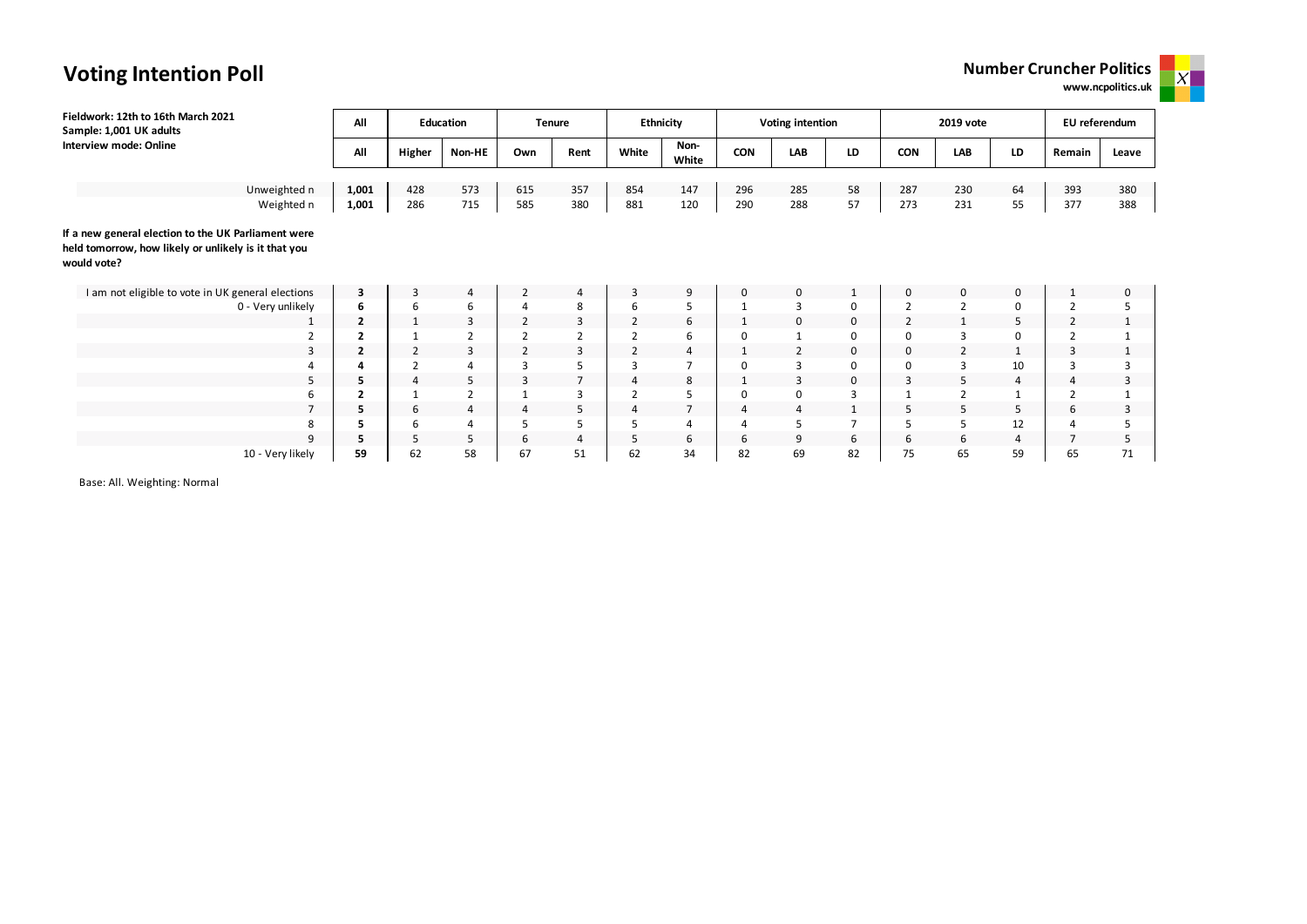**www.ncpolitics.uk**



| Fieldwork: 12th to 16th March 2021<br>Sample: 1,001 UK adults    | All            |      | Gender         |                |       | Age         |                |                |                | Region |                          |                 |              |                |                |                     |  |  |
|------------------------------------------------------------------|----------------|------|----------------|----------------|-------|-------------|----------------|----------------|----------------|--------|--------------------------|-----------------|--------------|----------------|----------------|---------------------|--|--|
| Interview mode: Online                                           | All            | Male | Female         | 18-24          | 25-34 | 35-44       | 45-54          | 55-64          | $65+$          | London | <b>Rest of</b><br>South  | <b>Midlands</b> | North        | Scotland       | Wales          | Northern<br>Ireland |  |  |
|                                                                  |                |      |                |                |       |             |                |                |                |        |                          |                 |              |                |                |                     |  |  |
| Unweighted n                                                     | 1,001          | 452  | 549            | 114            | 135   | 201         | 170            | 109            | 272            | 145    | 325                      | 187             | 203          | 75             | 28             | 17                  |  |  |
| Weighted n                                                       | 1,001          | 490  | 511            | 105            | 171   | 161         | 169            | 158            | 237            | 111    | 314                      | 159             | 237          | 85             | 49             | 27                  |  |  |
| If you did vote, which party do you think you would<br>vote for? |                |      |                |                |       |             |                |                |                |        |                          |                 |              |                |                |                     |  |  |
| Conservative                                                     | 30             | 34   | 26             | 13             | 27    | 17          | 29             | 26             | 51             | 29     | 35                       | 37              | 30           | 13             | 20             | 19                  |  |  |
| Labour                                                           | 30             | 28   | 31             | 43             | 33    | 35          | 35             | 28             | 16             | 33     | 27                       | 28              | 38           | 24             | 25             | 9                   |  |  |
| Liberal Democrats                                                | 6              | 5    | 6              | $\overline{4}$ | 8     | 4           | 4              | 6              |                | 4      | 9                        | 3               | 4            | 3              | $\overline{7}$ | $\overline{7}$      |  |  |
| SNP                                                              | 4              |      | $\overline{3}$ | $\overline{2}$ | 4     | 6           | 3              | 6              |                | 4      |                          | $\overline{2}$  | 0            | 37             |                | 0                   |  |  |
| Plaid Cymru                                                      | $\mathbf{1}$   |      | $\mathbf{1}$   |                |       | $\mathbf 0$ |                | $\overline{4}$ |                | 0      |                          |                 | 0            | 0              | 20             | $\mathbf 0$         |  |  |
| Reform UK                                                        | $\overline{2}$ | 3    |                |                | 3     | 3           |                | $\mathbf 0$    | $\overline{2}$ |        | $\overline{\phantom{a}}$ |                 | $\mathbf{1}$ | $\overline{3}$ |                | $\mathbf 0$         |  |  |
| Green                                                            | 4              | 5    | $\overline{4}$ | 3              | 5     | 5           | 6              | 5              | $\overline{2}$ | 6      | 5                        | 3               | 5            | 4              |                | $\overline{4}$      |  |  |
| Another party or candidate                                       | 3              | 3    | $\overline{2}$ | 3              | 0     |             | $\overline{2}$ | 5              | $\overline{3}$ |        |                          | $\overline{2}$  | $\mathbf{1}$ | 0              |                | 57                  |  |  |
| Don't know                                                       | 11             | 9    | 13             | 9              | 10    | 13          | 9              | 10             | 11             | 5      | 13                       | 12              | 13           | 8              | 4              | $\overline{4}$      |  |  |
| Would not vote                                                   | 4              | 3    | -5             | 10             | 4     | 3           | 4              | 3              | ۷              |        | 3                        | $\overline{7}$  | 3            | 3              | 3              | 0                   |  |  |
| Prefer not to say                                                | 5              | 3    | $\overline{7}$ | $\overline{7}$ | 6     | 8           |                | 6              | $\overline{2}$ |        | 5                        | $\overline{4}$  | 5            | 4              | 16             | 0                   |  |  |

Base: All. Weighting: Normal

# **Voting Intention Poll**